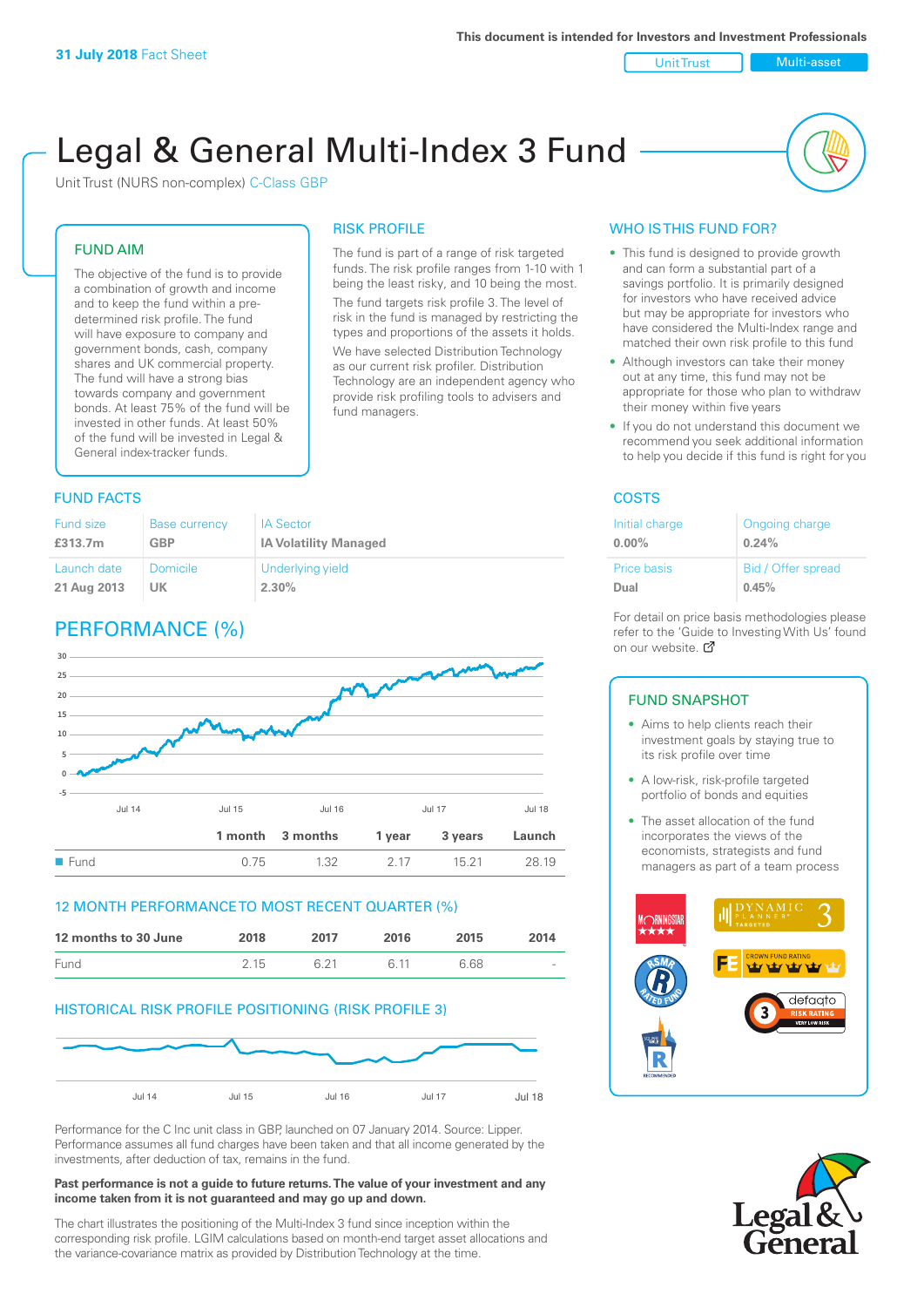### Legal & General Multi-Index 3 Fund

Unit Trust (NURS non-complex) C-Class GBP

### PORTFOLIO BREAKDOWN

All data source LGIM unless otherwise stated. Totals may not sum due to rounding.





#### FUND MANAGERS

The fund managers have responsibility for managing the multi-index fund range. They are part of the Multi-Asset Funds (MAF) team in LGIM. This team focuses on designing and managing multi-asset funds that are tailored to match the specific objectives of various client types. The team sits within a wider Asset Allocation team which combines both depth of experience with a broad range of expertise from different fields, including fund management, investment consulting and risk management roles.

### TOP 10 HOLDINGS (%)

| L&G Global Inflation Linked Bond Index Fund            | 10.4 |
|--------------------------------------------------------|------|
| L&G All Stocks Gilt Index Trust                        | 9.4  |
| L&G Sterling Corporate Bond Index Fund                 | 9.1  |
| <b>LGIM Sterling Liquidity Fund Class 1</b>            | 8.3  |
| L&G Short Dated Sterling Corporate Bond Index Fund     | 7.6  |
| <b>LGIM Global Corporate Bond Fund</b>                 | 6.8  |
| L&G Emerging Markets Government Bond (US\$) Index Fund | 5.8  |
| L&G US Index Trust                                     | 4.6  |
| <b>L&amp;G UK Property Fund</b>                        | 4.5  |
| L&G European Index Trust                               | 4.3  |